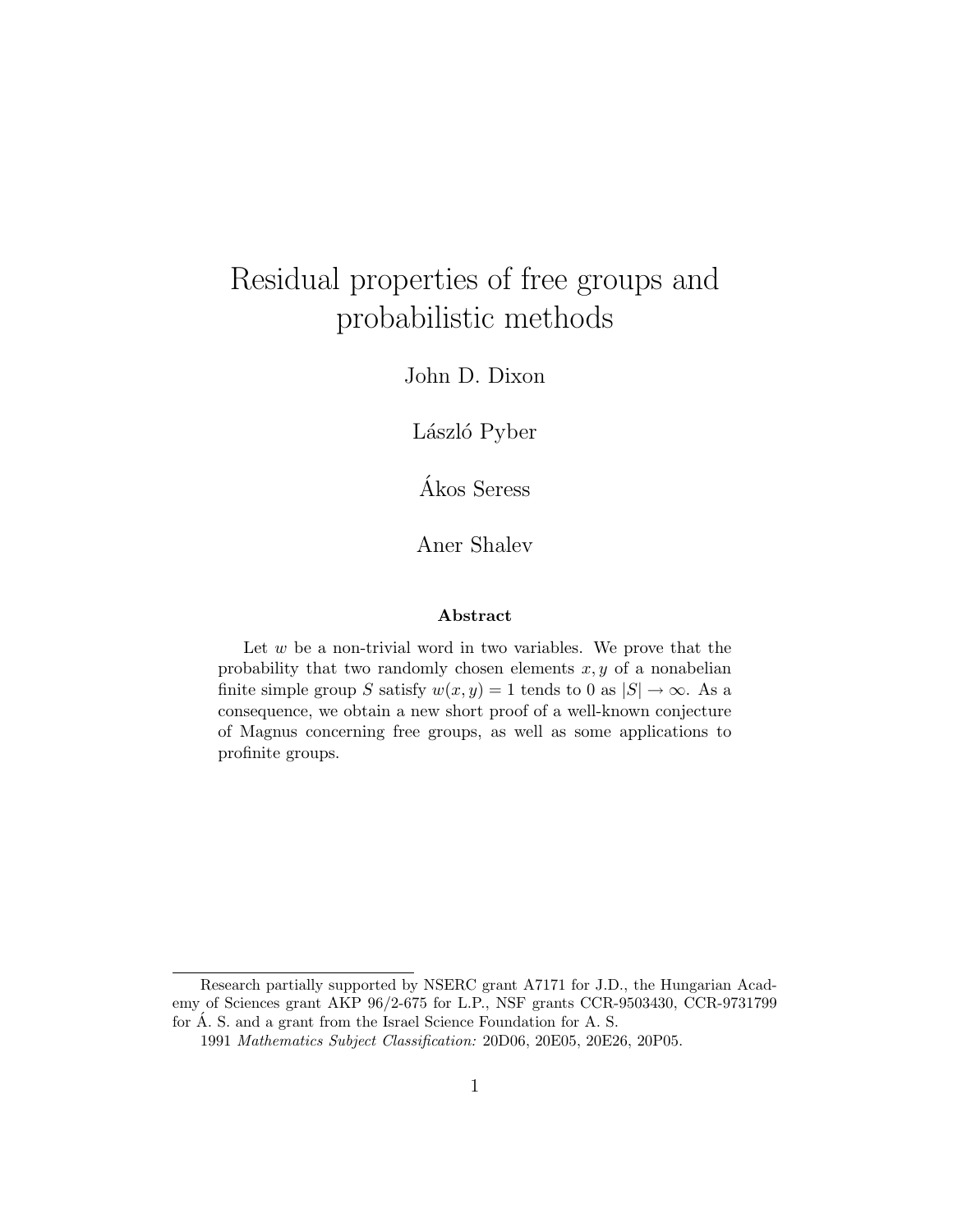### 1 Introduction

Answering a much investigated classical question of Magnus in a series of papers [29, 30, 31] T.S. Weigel proved the following.

**Theorem 1** Let S be an infinite set of finite simple groups and let  $k \geq 2$ . Then the free group  $F_k$  of rank k is residually  $S$ .

Recall that a group G is called residually C, where C is some class of groups, if the intersection of normal subgroups N of G such that  $G/N \in \mathcal{C}$ is the trivial group. By a well-known result of A. Peluso [19], any free group of rank at least 2 is residually  $F_2$ . Therefore Theorem 1 is equivalent to the following.

**Theorem 2** Let S be an infinite set of finite simple groups. Let w be a nontrivial element of the free group  $F_2$  on  $X, Y$  (i.e., a word in the variables  $X, Y$ ). Then there exists a group  $S \in \mathcal{S}$  and elements  $x, y \in S$  such that  $\langle x, y \rangle = S$  and  $w(x, y) \neq 1$ .

The main aim of the present paper is to give a concise proof of a much stronger result.

**Theorem 3** Let S be a finite simple group and let w be a non-trivial element of the free group  $F_2$  on  $X, Y$ . Then the probability that two randomly chosen elements x and y of S satisfy both  $\langle x, y \rangle = S$  and  $w(x, y) \neq 1$  tends to 1 as  $|S| \to \infty$ .

Answering another classical question [4], Liebeck and Shalev [14] (following Dixon [4] and Kantor and Lubotzky [13]) have recently obtained the following.

**Theorem 4** Let S be a finite simple group and let  $S_0$  be a group with  $S \leq$  $S_0 \leq Aut(S)$ . If  $P(S_0)$  is the probability that two randomly chosen elements of  $S_0$  generate a subgroup containing S, then  $P(S_0) \to 1$  as  $|S_0| \to \infty$ .

This result, in the case  $S_0 = S$ , will play a major role below. What we really prove in the present paper is the following.

**Theorem 5** Let S be a finite simple group and let  $w(X, Y)$  be a non-trivial element of the free group  $F_2$  on  $X, Y$ . Then the probability that two randomly chosen elements  $x, y \in S$  satisfy  $w(x, y) \neq 1$  tends to 1 as  $|S| \to \infty$ .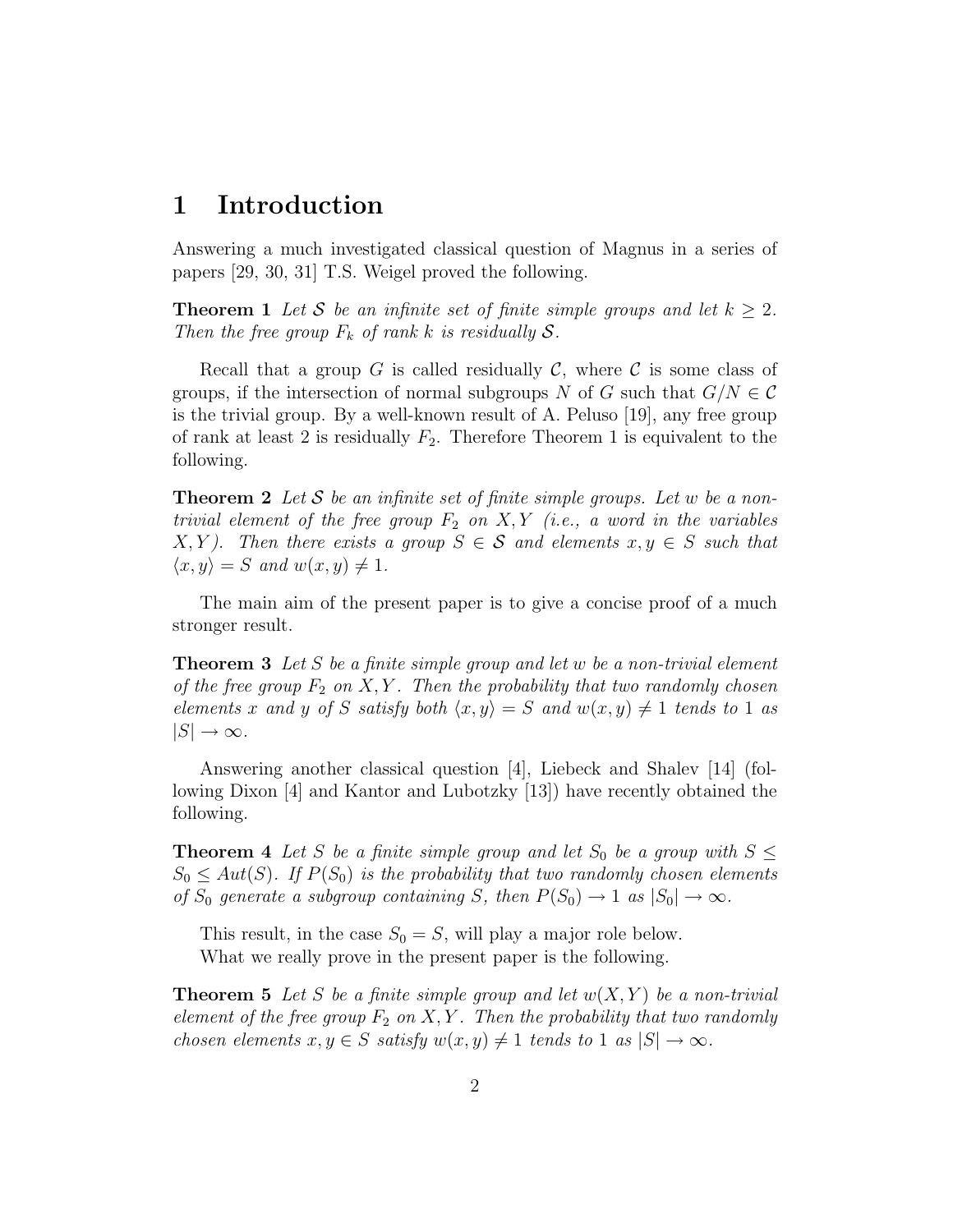Theorem 5 holds for words w in any number of variables  $X_1, \ldots, X_k$ , with a similar proof.

Theorem 3 clearly follows from the above two results: the number of pairs x, y for which either  $\langle x, y \rangle \neq S$  or  $w(x, y) = 1$  is negligible, therefore for almost all pairs both properties in the theorem hold. Our proof shows the power of probabilistic ideas in group theory. It should be noted that Weigel's proof of Theorem 1 also employs some probabilistic ideas. For other applications of Erdős-type probabilistic arguments in group theory see  $[10,$ 18, 15]. We note that Theorem 5 has already been applied in [17] in the solution of some Burnside-type problems.

Let us now turn to some applications involving profinite groups. Recall that a profinite group G (and its cartesian powers  $G<sup>k</sup>$ ) can be viewed as a probability space with respect to the Haar measure. As a consequence of Theorem 5 and the remark following it, we obtain the following.

**Corollary 6** Let G be the profinite completion of any of the groups  $SL(d, \mathbb{Z})$ or Aut $(F_d)$   $(d \geq 2)$ . Then a random k-tuple of elements of G generates a discrete subgroup isomorphic to  $F_k$ .

Analogues of Corollary 6 for Lie groups and for some infinite permutation groups appear in  $[6, 5, 2, 9]$ . Related questions have been considered for absolute Galois groups of certain fields, where even stronger conclusions are sometimes satisfied. See for instance Theorem 16.13 of Fried and Jarden [7]. It is noteworthy that our proof of Corollary 6 works for all profinite groups with infinitely many nonabelian finite simple quotients (by open subgroups). This suggests the following problem.

**Problem 7** Let G be a profinite group with arbitrarily large nonabelian simple upper composition factors (i.e., composition factors of quotients by open normal subgroups). Is it true that a random  $k$ -tuple of elements of  $G$  generates a subgroup isomorphic to  $F_k$ ?

Using a probabilistic argument we also obtain:

**Corollary 8** Let G be the profinite completion of  $SL(d, \mathbb{Z})$ ,  $d \geq 3$ . Then G has a dense free subgroup of finite rank.

For further work inspired by Corollary 8, see [22, 24].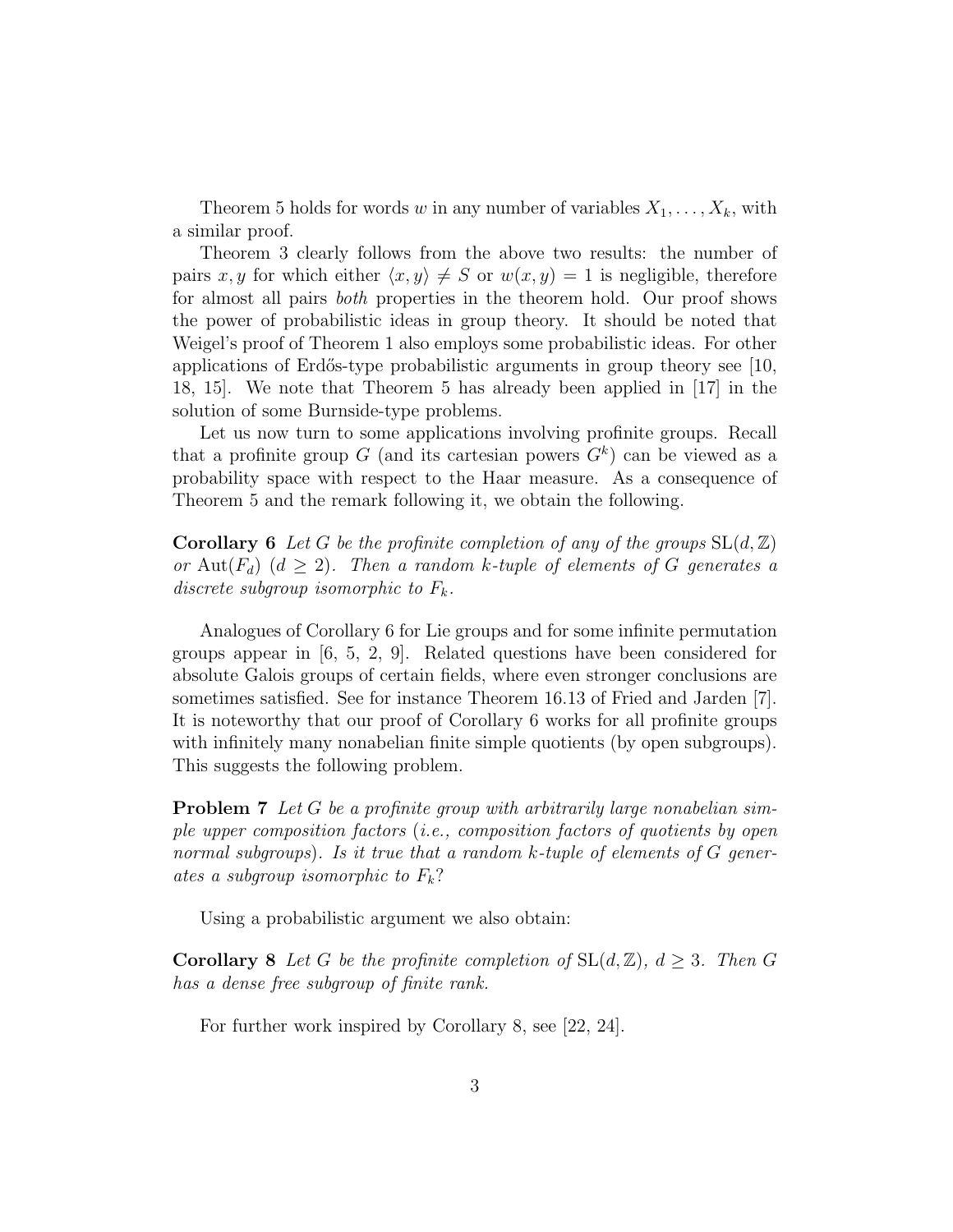We make some comments about the proof of our main result. For a fixed word  $w$  and for alternating groups of large degree or classical groups of large rank we prove the assertion of Theorem 5 by a direct counting argument. The proof for groups of Lie type of bounded rank uses tools from algebraic geometry. It obviously implies a result of G.A. Jones [12], that a proper subvariety of groups contains at most finitely many finite simple groups. Needless to say that the proofs of all results mentioned above rely on the Classification of Finite Simple Groups.

Residual properties of various free products have also been investigated [26, 27]. Forthcoming results from [23] show that the methods of this paper can be applied in these more general situations. In particular probabilistic arguments can be used to obtain new results on residual properties of  $PSL(2,\mathbb{Z})$ . Results concerning random generation of simple groups by restricted pairs of elements or subgroups (which are clearly needed for such an approach) appear in [15, 21]. It also turns out that the probabilistic approach is useful in the study of residual properties of free pro-p groups. Some results in this direction are obtained by Barnea in [1].

It is known [20] that there exists an infinite 2-generator group  $G$  which generates the variety of all groups such that  $F_2$  is not residually  $\{G\}$ . However the following is still undecided.

**Problem 9** Let  $\mathcal G$  be a set of finite 2-generator groups which generates the variety of all groups. Is it true that  $F_2$  is residually  $\mathcal{G}$ ?

Equivalently, the question is whether a non-trivial law  $w(X, Y)$  which is satisfied by all generating pairs of a finite 2-generated group G implies a nontrivial law  $w'(X, Y)$  (depending only on w) satisfied by all pairs of elements of G.

We are very grateful to Udi Hrushovski for helpful suggestions regarding Section 4, and for allowing us to quote his yet unpublished paper [11].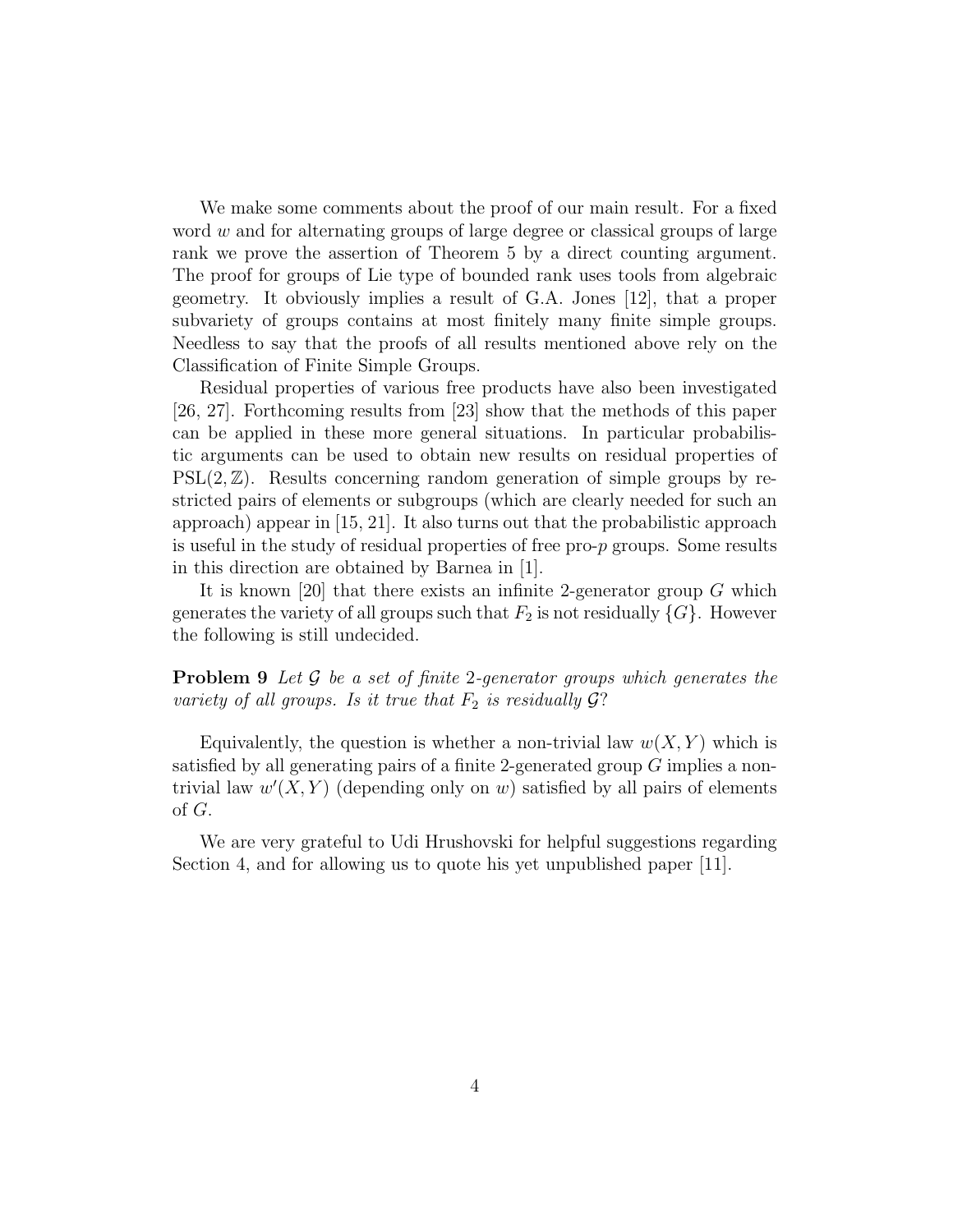### 2 The setup

Suppose that an infinite set S of simple groups, and a word  $w = w_1w_2\cdots w_r$  of length r in two variables  $X, Y$  (i.e.,  $w_i \in \{X, X^{-1}, Y, Y^{-1}\}$  for all  $1 \le i \le r$ ) are given. We can suppose that w is reduced, i.e., no consecutive  $X, X^{-1}$ and  $Y, Y^{-1}$  occur in w. Let s denote the number of occurrences of  $X, X^{-1}$ and  $t := r - s$  be the number of occurrences of  $Y, Y^{-1}$  in w.

We divide  $S$  into finitely many subsets:

 $S(0)$  contains the sporadic simple groups in S.

 $\mathcal{S}(1)$  contains the alternating groups in  $\mathcal{S}.$ 

 $\mathcal{S}(2)$  contains the linear groups  $PSL(d,q)$  in S with  $d > r$ .

 $\mathcal{S}(3)$  contains the symplectic groups  $\text{PSp}(d, q)$  in S with  $d > 2r + 10$ .

 $\mathcal{S}(4)$  contains the unitary groups  $PSU(d, q)$  in S with  $d > 2r + 10$ .

 $\mathcal{S}(5)$  contains the orthogonal groups  $P\Omega(d,q)$  in S with  $d > 2r + 10$ .

We divide the remaining Lie-type groups in  $\mathcal S$  into finitely many categories  $\mathcal{S}(i)$  (6  $\leq i \leq c$ ) such that within each category, the type of group and dimension is the same; in each category, only the size of the underlying field changes.

Clearly, it is enough to prove Theorem 5 separately for each infinite set  $S(i), i \geq 1$ . Cases  $S(1)$ – $S(5)$  are handled in Section 3. The basic idea of the proofs in each category is similar. The remaining categories  $\mathcal{S}(i)$ ,  $i \geq 6$ , which consist of groups with bounded rank, are handled in Section 4 using ideas from algebraic geometry. Section 5 is devoted to the proof of the corollaries.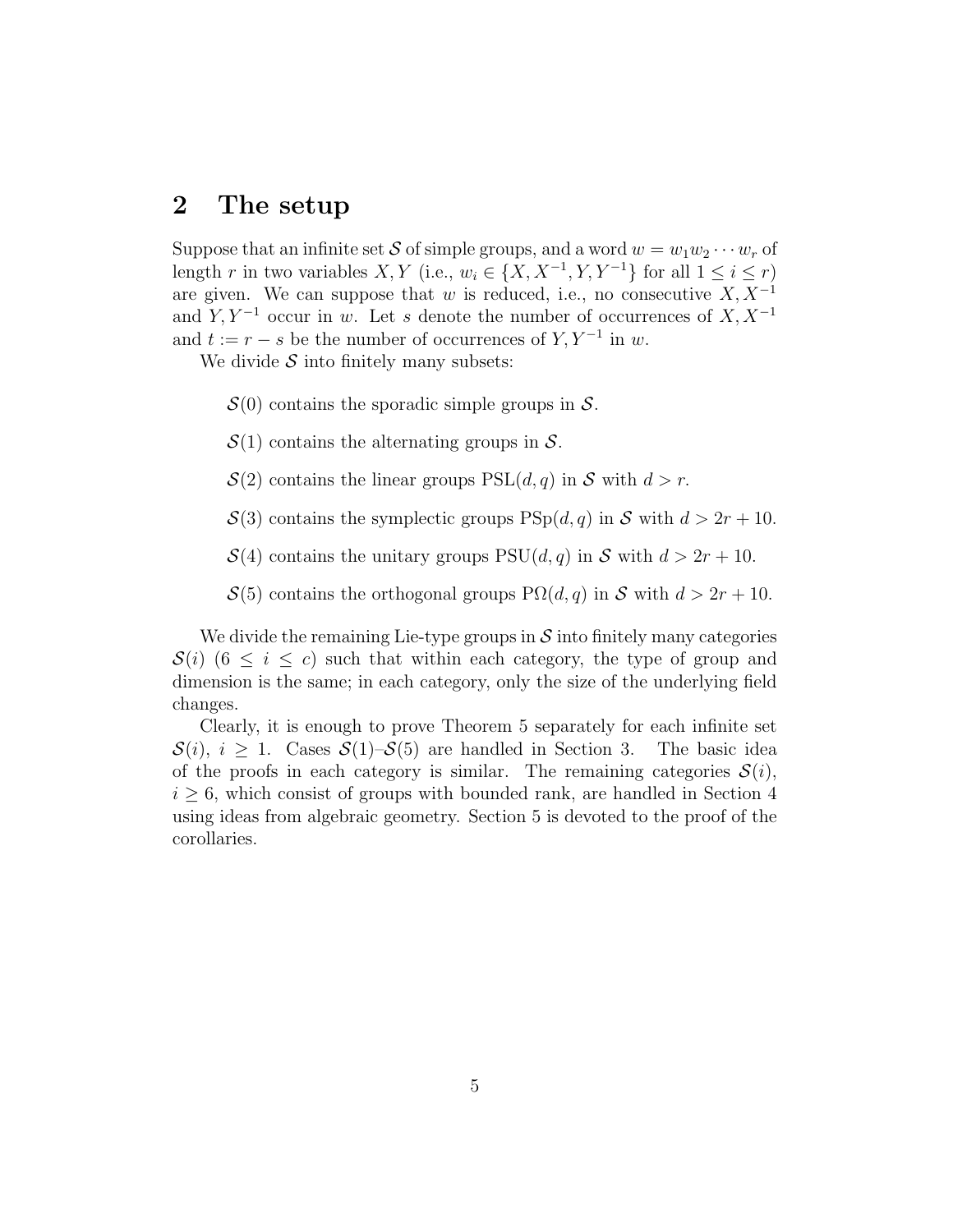# 3 Groups with large rank

### 3.1 Alternating groups

Let  $n > r+1$ , let  $A_n$  act on the set  $\Omega$ ,  $|\Omega| = n$ , and let  $\alpha_0 \in \Omega$  be fixed. Let P be the set of pairs  $(x, y)$  from  $A_n$  such that the sequence  $A = (\alpha_0, \alpha_1, \dots, \alpha_r)$ defined recursively by  $\alpha_i := \alpha_{i-1}^{w_i(x,y)}$  $\frac{w_i(x,y)}{i-1}$  consists of distinct elements. Clearly, each pair  $(x, y) \in P$  satisfies  $w(x, y) \neq 1$  so it is enough to show that  $|P|/|A_n|^2 \to 1$  as  $n \to \infty$ .

The number of sequences  $A = (\alpha_0, \alpha_1, ..., \alpha_r)$  with distinct elements is  $(n-1)(n-2)\cdots(n-r)$ . For a fixed A, the number of  $x \in A_n$  satisfying  $\alpha_i = \alpha_{i-1}^{w_i(x,y)}$  $\binom{w_i(x,y)}{i-1}$  in all s positions with  $w_i \in \{X, X^{-1}\}\$ is  $(n-s)!/2$ , and the number of y satisfying  $\alpha_i = \alpha_{i-1}^{w_i(x,y)}$  with  $w_i \in \{Y, Y^{-1}\}$  is  $(n-t)!/2$ . (We have used the fact that  $w$  is reduced; otherwise, there would be no such  $x$ and  $y$ .) Hence

$$
\frac{|P|}{|A_n|^2} = \frac{(n-1)(n-2)\cdots(n-r)}{n(n-1)\cdots(n-s+1)\cdot n(n-1)\cdots(n-t+1)} \to 1
$$

as  $n \to \infty$  since  $s + t = r$ .

### 3.2 Linear groups

Let  $d > r$ . First we consider  $SL(d, q)$ , acting on the vector space  $V = GF(q)^d$ . Let  $0 \neq \alpha_0 \in V$  be fixed. Let P be the set of pairs  $(x, y)$  from  $SL(d, q)$  such that the sequence  $A = (\alpha_0, \alpha_1, \dots, \alpha_r)$  defined recursively by  $\alpha_i := \alpha_{i-1}^{w_i(x,y)}$ i−1 consists of linearly independent vectors. Again, each  $(x, y) \in P$  satisfies  $w(x, y) \neq 1.$ 

For fixed  $\alpha_0$  the number of sequences  $A = (\alpha_0, \alpha_1, ..., \alpha_r)$  of linearly independent vectors is  $\prod_{j=1}^r (q^d - q^j)$ . For a fixed A, the number of  $x \in$  $SL(d, q)$  satisfying  $\alpha_i = \alpha_{i-1}^{w_i(x,y)}$  $\binom{w_i(x,y)}{i-1}$  in all s positions with  $w_i \in \{X, X^{-1}\}\$ is  $(\prod_{j=s}^{d-1}(q^d-q^j))/(q-1)$ , and the number of y satisfying  $\alpha_i = \alpha_{i-1}^{w_i(x,y)}$  whenever  $w_i \in \{Y, Y^{-1}\}$  is  $(\prod_{j=t}^{d-1} (q^d - q^j))/(q - 1)$ . Hence

$$
\frac{|P|}{|\text{SL}(d,q)|^2} = \frac{\prod_{j=1}^r (q^d - q^j)}{\prod_{j=0}^{s-1} (q^d - q^j) \prod_{j=0}^{t-1} (q^d - q^j)} = 1 - O(q^{-(d-r)})
$$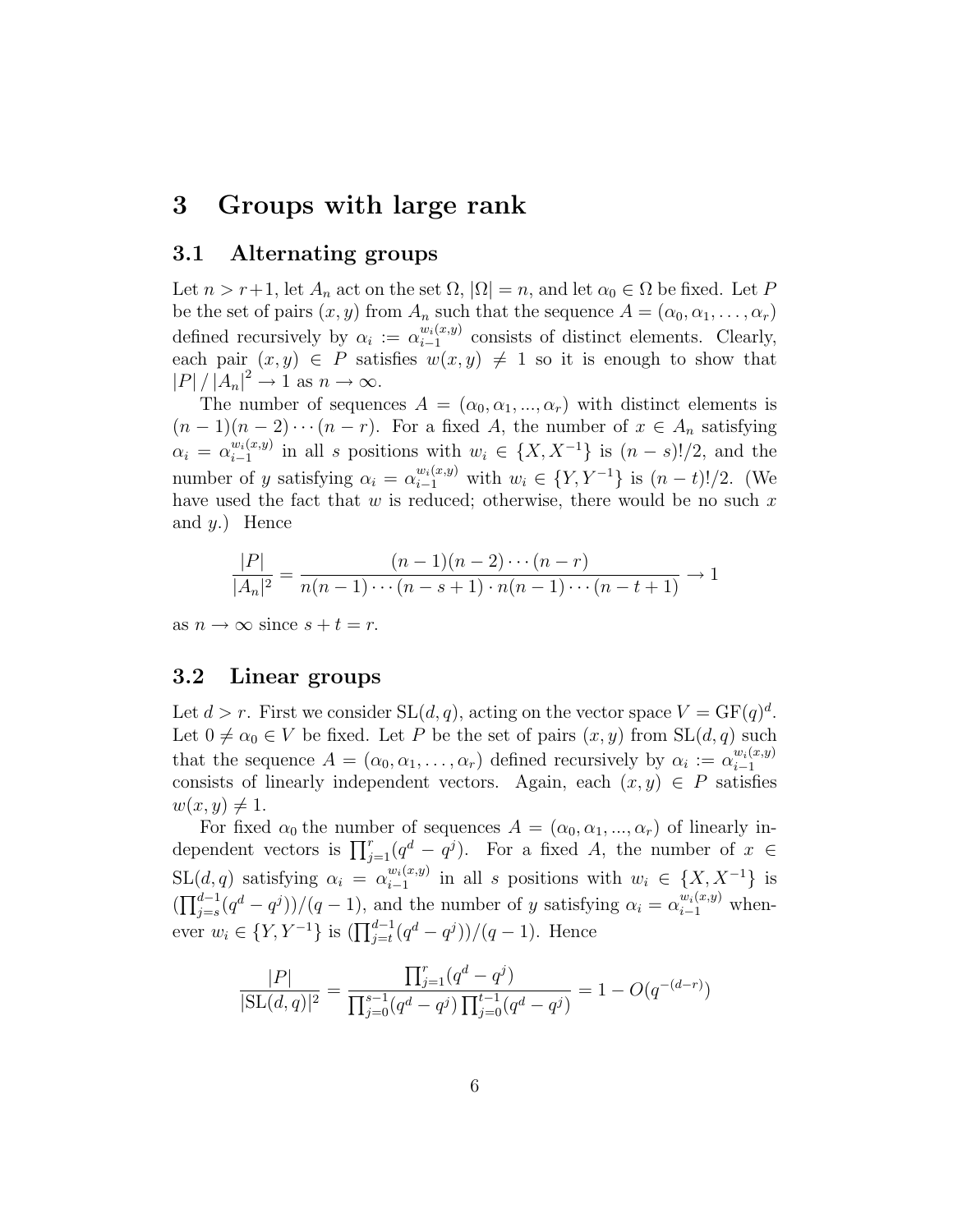where the implied constant depends on  $r$ , but not on  $d$  and  $q$ . This will be true for all constants in Section 3.3 as well. Note that for a fixed bound  $M$ , there are at most M log M pairs  $d, q$  with  $d > r$  such that  $q^{d-r} < M$ .

Now we consider  $PSL(d, q)$ . Let  $P^*$  be the number of pairs  $(x, y)$  in  $PSL(d, q)$  such that the sequence  $A = (\langle \alpha_0 \rangle, \langle \alpha_1 \rangle, \ldots, \langle \alpha_r \rangle)$  defined recursively by  $\langle \alpha_i \rangle := \langle \alpha_{i-1} \rangle^{w_i(x,y)}$ consists of linearly independent points of the projective space. Clearly  $(x, y) \in P$  implies that  $(xz_1, yz_2) \in P$  for all  $z_1, z_2 \in Z(\mathrm{SL}(d,q))$ . Thus

$$
\frac{|P^*|}{|\text{PSL}(d,q)|^2} = \frac{|P|}{|\text{SL}(d,q)|^2} \to 1 \text{ as } q^{d-r} \to \infty.
$$

#### 3.3 Symplectic, unitary and orthogonal groups

We treat these groups uniformly. Let  $d > 2r + 10$ , and let  $G := Sp(d, q)$ ,  $U(d,q)$  or  $\text{GO}(d,q)$  acting on the space  $V := \text{GF}(q)^d, \text{GF}(q^2)^d$  or  $\text{GF}(q)^d$ , respectively (for general reference to these groups and the properties which we shall use below see, for example, [25]).

Let  $\alpha_0 \in V$  be a fixed nonzero singular vector. Let P be the set of pairs  $(x, y)$  from G such that the sequence  $A = (\alpha_0, \alpha_1, \dots, \alpha_r)$  defined recursively by  $\alpha_i := \alpha_{i-1}^{w_i(x,y)}$  $\frac{w_i(x,y)}{i-1}$  consists of linearly independent singular vectors. Such a sequence A will be called a *feasible sequence*. Clearly all pairs  $(x, y) \in P$ satisfy  $w(x, y) \neq 1$ , and we shall show that the proportion of pairs  $(x, y) \in$  $G \times G$  which lie in P tends to 1 as  $q^d \to \infty$ .

In order to estimate the number of feasible sequences A we need general estimates for the number of singular vectors in a subspace of V .

**Proposition 10** Let  $M(W)$  denote the number of nonzero singular vectors in a subspace W of V, and suppose  $m := \dim(W)$  with  $m > d/2$ . Then:

Symplectic case  $M(W) = q<sup>m</sup> - 1$ ;

Unitary case  $M(W) = q^{2m-1} + O(q^{m+d/2});$ 

Orthogonal case  $M(W) = q^{m-1} + O(q^{m/2 + d/4}).$ 

Proof. The symplectic case is clear since every vector in a symplectic space is singular, so consider the unitary case. Suppose that the radical  $R(W)$  of W has dimension k, and choose a subspace U of W such that  $W = R(W) \perp U$ .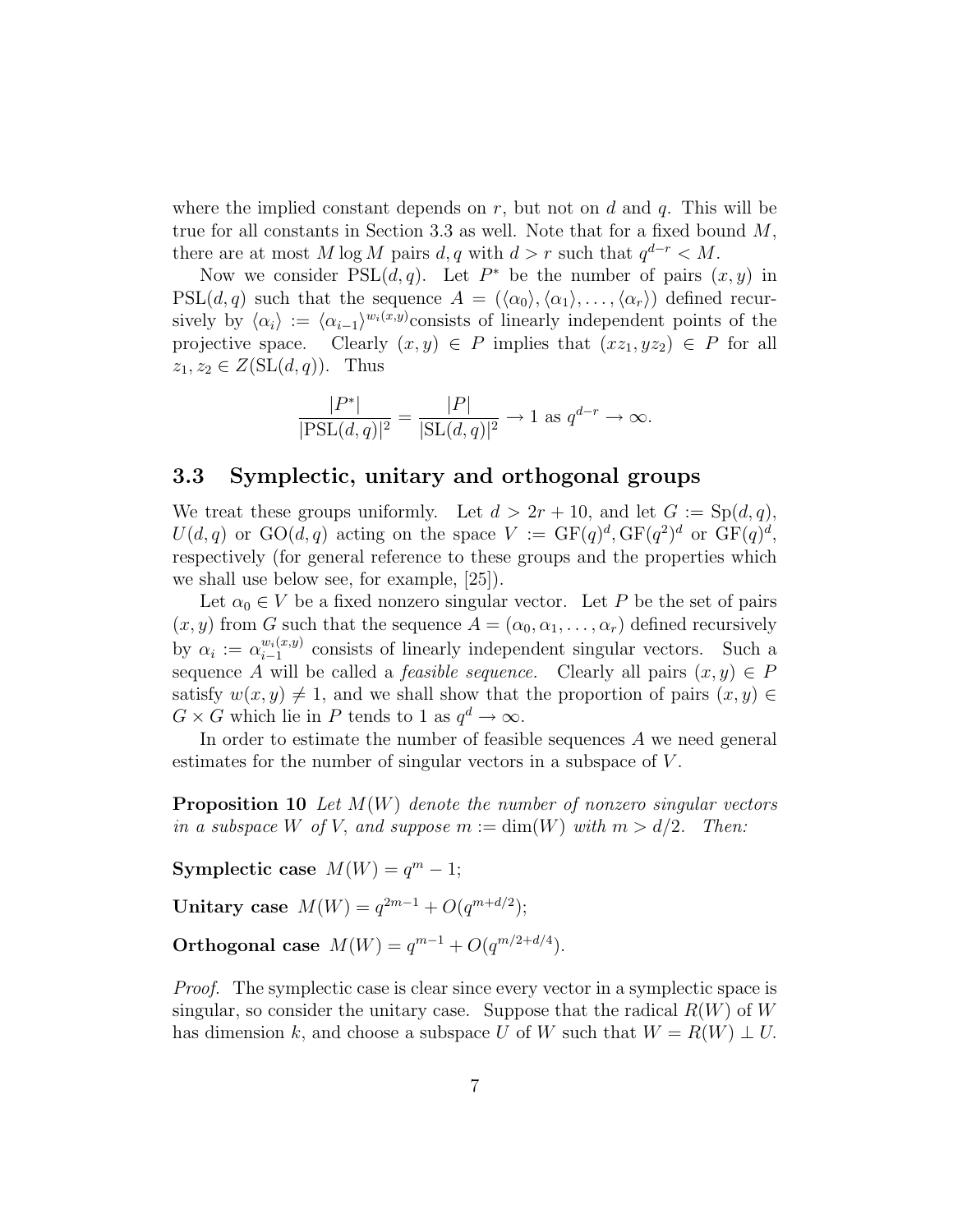Note that since  $R(V) = 0$ , dim  $R(W) \le d/2$ , and so dim  $U = m - k > 0$ . Thus  $U$  is a nontrivial subspace for which the restriction of the unitary form is nonsingular. This means that the number  $M(U)$  of nonzero singular vectors in U is  $(q^{m-k} - (-1)^{m-k})(q^{m-k-1} - (-1)^{m-k-1})$  (see [25] Lemma 10.4). Finally, for each  $w \in R(W)$  and  $u \in U$ ,  $w + u$  is singular if and only if u is singular. Hence  $M(W) = q^{2k}M(U) + q^{2k} - 1 = q^{2m-1} + O(q^{m+k}) =$  $q^{2m-1} + O(q^{m+d/2})$  as asserted.

Now consider the orthogonal case. Again we can write  $W = R(W) \perp U$ with dim  $R(W) = k \le d/2$  and dim  $U = m - k > 0$ , so U is a nontrivial subspace for which the restriction of the orthogonal form is nonsingular. Thus the number  $M(U)$  of nonzero singular vectors in U is  $q^{m-k-1}-1$  if  $m-k$ is odd, and is  $q^{m-k-1} - 1 \pm (q-1)q^{(m-k)/2-1}$  if  $m-k$  is even, depending on the Witt index (see [25] page 140). If the totally isotropic space  $R(W)$  is totally singular then, as in the unitary case, we get  $M(W) = q^{k} M(U) + q^{k} - 1 =$  $q^{m-1} + O(q^{m/2+d/4}).$ 

However, in the orthogonal case when  $q$  is even, it is possible for a totally isotropic subspace not to be totally singular (see [25] page 54); the set of singular vectors then forms a hyperplane of the subspace. Suppose that  $R(W)$  is not totally singular, and let  $\phi$  denote the quadratic form on V. For each  $w \in R(W)$  and nonsingular  $u \in U$ , the vector  $u + cw$  is singular if and only if  $\phi(u + cw) = \phi(u) + c^2\phi(w)$  equals 0. If w is singular then there is clearly no such  $c \in GF(q)$ ; and if w is nonsingular then there is exactly one such c because each element in  $GF(q)$  has a unique square root (since q is even). Thus there are  $M_0 := (q^{m-k} - 1 - M(U))(q^k - q^{k-1})/(q-1) =$  $q^{m-1} - q^{k-1}(M(U) + 1)$  singular vectors in W of the form  $u + w$  where  $u \in U$ is nonsingular and  $w \in R(W)$ . On the other hand, if  $u \in U$  is singular and  $w \in R(W)$  then  $u + w$  is singular if and only if w is. Thus the total number of nonzero singular vectors in W is  $M(W) = q^{k-1}M(U) + q^{k-1} - 1 + M_0 =$  $q^{m-1} - 1$ . This completes the orthogonal case.

We estimate the number of feasible sequences  $A = (\alpha_0, \alpha_1, \dots, \alpha_r)$ . Suppose that  $(\alpha_0, \alpha_1, \ldots, \alpha_{i-1})$  is already defined and suppose that  $w_i$  is the j<sup>th</sup> occurence of X,  $X^{-1}$ . So far, we have  $j-1$  restrictions of the form  $\alpha^x = \beta$ , where  $\{\alpha, \beta\} = \{\alpha_{l-1}, \alpha_l\}$  and  $w_l \in \{X, X^{-1}\}$ . If  $w_i = X$  then let B be the subspace spanned by the  $j-1$  values of  $\beta$ ; if  $w_i = X^{-1}$  then let B be the subspace spanned by the  $j - 1$  values of  $\alpha$ .

Take a pair  $(x, y)$  from G which witnesses that the partial sequence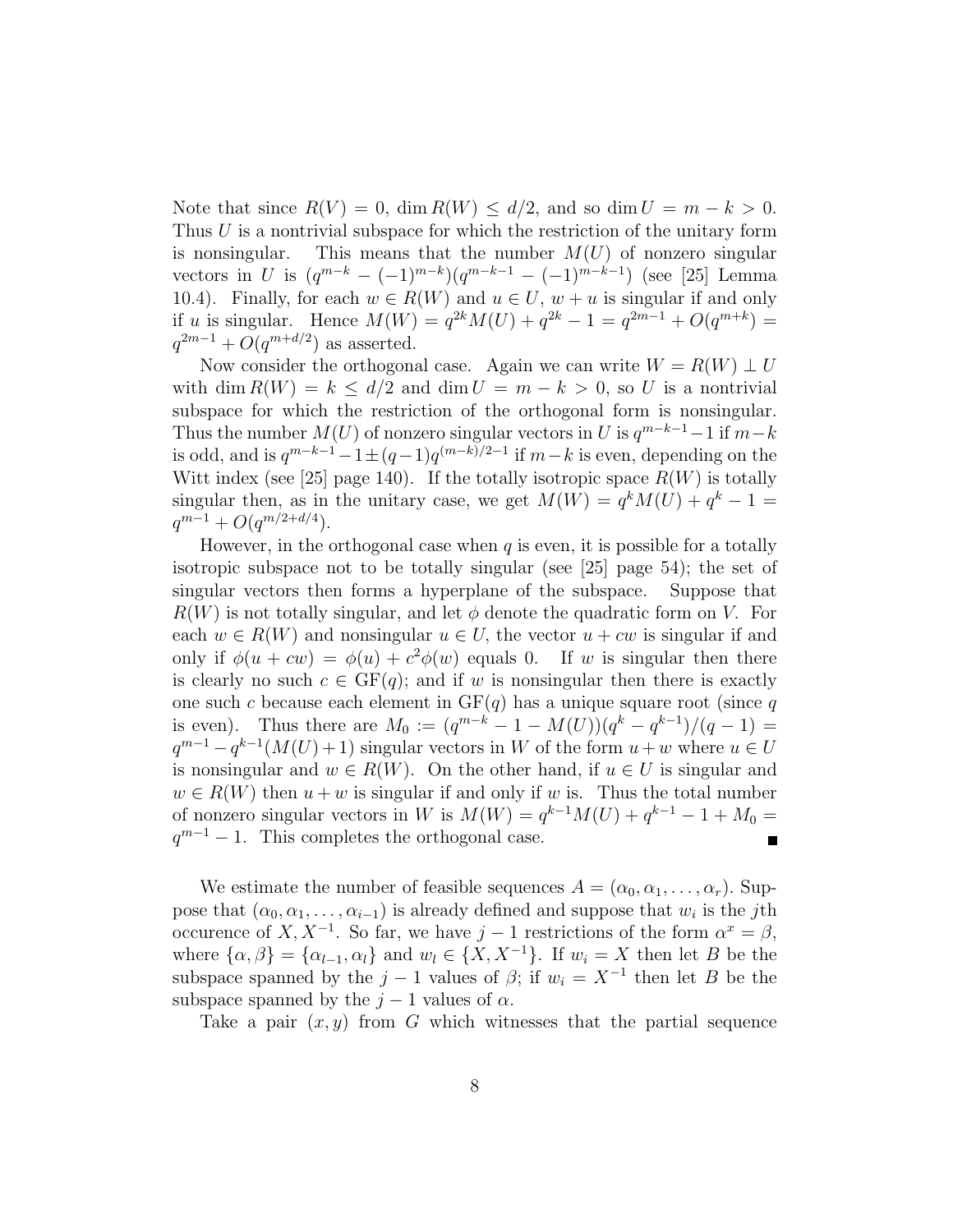$(\alpha_0, \alpha_1, \ldots, \alpha_{i-1})$  is feasible. Put  $\delta := \alpha_{i-1}^{w_i(x,y)}$  $\frac{w_i(x,y)}{i-1}$ , and consider the points of the form  $\alpha_i := \delta + \beta$  where  $\beta \in B^{\perp}$ ,  $\alpha_i$  is singular, and  $\alpha_i \notin \langle \alpha_0, \alpha_1, \ldots, \alpha_{i-1} \rangle$ . Since  $\delta$  is singular, the linear map which fixes  $\alpha_0, \alpha_1, ..., \alpha_{i-1}$  and maps  $\delta$ onto  $\alpha_i$  is an isometry between two subspaces, and Witt's theorem (see [25] Theorem 7.4) shows that this can be extended to an isometry  $x_0$  of V. Now  $(xx_0, y)$  (respectively  $(x_0^{-1}x, y)$ ) is a witness to the feasibility of the sequence  $(\alpha_0, \alpha_1, \ldots, \alpha_i)$  depending on whether  $w_i = X$  or  $X^{-1}$ , respectively. Thus to estimate the number of possible extensions of  $(\alpha_0, \alpha_1, \ldots, \alpha_{i-1})$  to a feasible sequence of length  $i + 1$  we need to estimate the number of singular vectors in  $\{\delta + \beta | \beta \in B^{\perp}\}\.$ 

**Proposition 11** With the notation above, the number  $N$  of singular vectors in  $\{\delta + \beta | \beta \in B^{\perp}\}\;$  is:

Symplectic case  $q^{d-j+1}$ ;

Unitary case  $q^{2d-2\bar{j}+1}(1+O(q^{-d/2+j}))$ ;

Orthogonal case  $q^{d-j}(1+O(q^{-d/4+(j+1)/2})).$ 

Proof. The symplectic case follows at once since all vectors are singular and  $B^{\perp}$  has dimension  $d - j + 1$ .

Now consider the unitary case. If  $\langle \delta \rangle^{\perp}$  contains  $B^{\perp}$ , then  $\delta + \beta$  is singular if and only if  $\beta$  is singular; then  $N = M(B^{\perp})$  and the result follows from Proposition 10. Thus suppose that  $\langle \delta \rangle^{\perp}$  does not contain  $B^{\perp}$ . Now for each nonsingular  $\gamma \in B^{\perp} \setminus \langle \delta \rangle^{\perp}$ , there are exactly q values  $c \in \mathrm{GF}(q^2)^*$  such that  $\delta + c\gamma$  is singular because  $\delta$  and  $\gamma$  define a hyperbolic line, which has  $q + 1$  singular points, including  $\langle \delta \rangle$ . On the other hand, for each singular  $\gamma \in B^{\perp} \setminus \langle \delta \rangle^{\perp}$ , there are exactly  $q-1$  such values  $c \in \mathrm{GF}(q^2)^*$  because  $\langle \gamma \rangle$ itself is one of the singular points on the hyperbolic line. Hence the number of  $\beta \in B^{\perp}$  for which  $\delta + \beta$  is singular is given by:

$$
N = M(\langle \delta \rangle^{\perp} \cap B^{\perp}) + \frac{q^{2d-2j+2} - q^{2d-2j}}{q^2 - 1}q - \frac{(M(B^{\perp}) - M(\langle \delta \rangle^{\perp} \cap B^{\perp}))}{q^2 - 1}
$$
  
=  $q^{2d-2j+1} + \frac{q^2 M(\langle \delta \rangle^{\perp} \cap B^{\perp}) - M(B^{\perp})}{q^2 - 1}$   
=  $q^{2d-2j+1} + \frac{q^{2d-2j+1} + O(q^{3d/2-j+2}) - q^{2d-2j+1} + O(q^{3d/2-(j-1)})}{q^2 - 1}$   
=  $q^{2d-2j+1}(1 + O(q^{-d/2+j})).$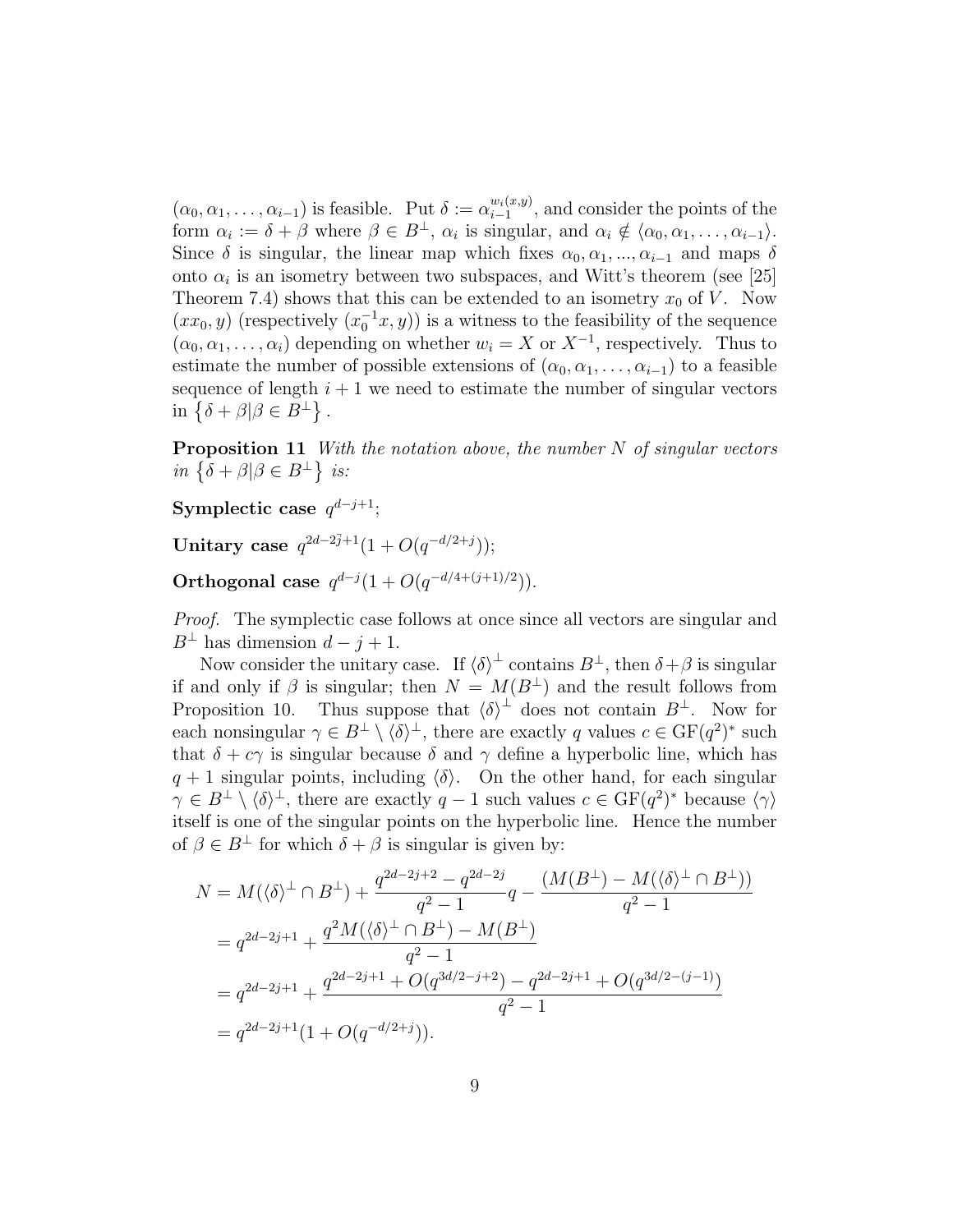We finally turn to the orthogonal case. Once again, if  $\langle \delta \rangle^{\perp}$  contains  $B^{\perp}$  then  $N = M(B^{\perp})$  and so the result follows from Proposition 10. Thus suppose that  $\langle \delta \rangle^{\perp}$  does not contain  $B^{\perp}$ . Then for each nonsingular  $\gamma \in$  $B^{\perp}\setminus\langle\delta\rangle^{\perp}$ , there is exactly one  $c \in \mathrm{GF}(q)^*$  such that  $\delta + c\gamma$  is singular because δ and  $\gamma$  define a hyperbolic line, which has two singular points, including  $\langle \delta \rangle$ . If  $\gamma \in B^{\perp} \setminus \langle \delta \rangle^{\perp}$  is singular then there is no such  $c \in \mathrm{GF}(q)^*$  because the other singular point on the hyperbolic line is  $\langle \gamma \rangle$  itself. Hence the number of  $\beta \in B^{\perp}$  for which  $\delta + \beta$  is singular is given by:

$$
N = M(\langle \delta \rangle^{\perp} \cap B^{\perp}) + \frac{q^{d-j+1} - q^{d-j} - (M(B^{\perp}) - M(\langle \delta \rangle^{\perp} \cap B^{\perp}))}{q-1}
$$
  
=  $q^{d-j} + \frac{qM(\langle \delta \rangle^{\perp} \cap B^{\perp}) - M(B^{\perp})}{q-1}$   
=  $q^{d-j} + \frac{q^{d-j} + O(q^{3d/4-j/2+1}) - q^{d-j} + O(q^{3d/4-(j-1)/2})}{q-1}$   
=  $q^{d-j}(1 + O(q^{-d/4+j/2})).$ 

This completes the proof for all cases.

Since  $\alpha_i \notin \langle \alpha_0, \alpha_1, ..., \alpha_{i-1} \rangle$ , the number of extensions of a feasible partial sequence  $(\alpha_0, \alpha_1, \ldots, \alpha_{i-1})$  to a feasible partial sequence  $(\alpha_0, \alpha_1, \ldots, \alpha_i)$  is at least  $N - q^i$  (in the symplectic and orthogonal cases) and at least  $N - (q^2)^i$ (in the unitary case). The value of  $N$  given in the previous proposition was based on the assumption that  $w_i = X$  or  $X^{-1}$ , but it is clear that an analogous result holds when  $w_i = Y$  or  $Y^{-1}$ .

**Proposition 12** Let L be the number of feasible sequences  $(\alpha_0, \alpha_1, \ldots, \alpha_r)$ . Then:

Symplectic case  $L \ge q^{d(s+t)-(s^2+t^2-s-t)/2}(1+O(q^{-d+2r-1}));$ Unitary case  $L \geq q^{2d(s+t)-(s^2+t^2)}(1+O(q^{-d/2+r}))$ ; Orthogonal case  $L \ge q^{d(s+t)-(s^2+t^2+s+t)/2}(1+O(q^{-d/4+(r+1)/2})).$ 

Proof. The observations above and the value of N given in Proposition 11 show that there is some rearrangement  $i_1, i_2, \ldots, i_s, k_1, k_2, \ldots, k_t$  of  $1, 2, \ldots, r$ such that: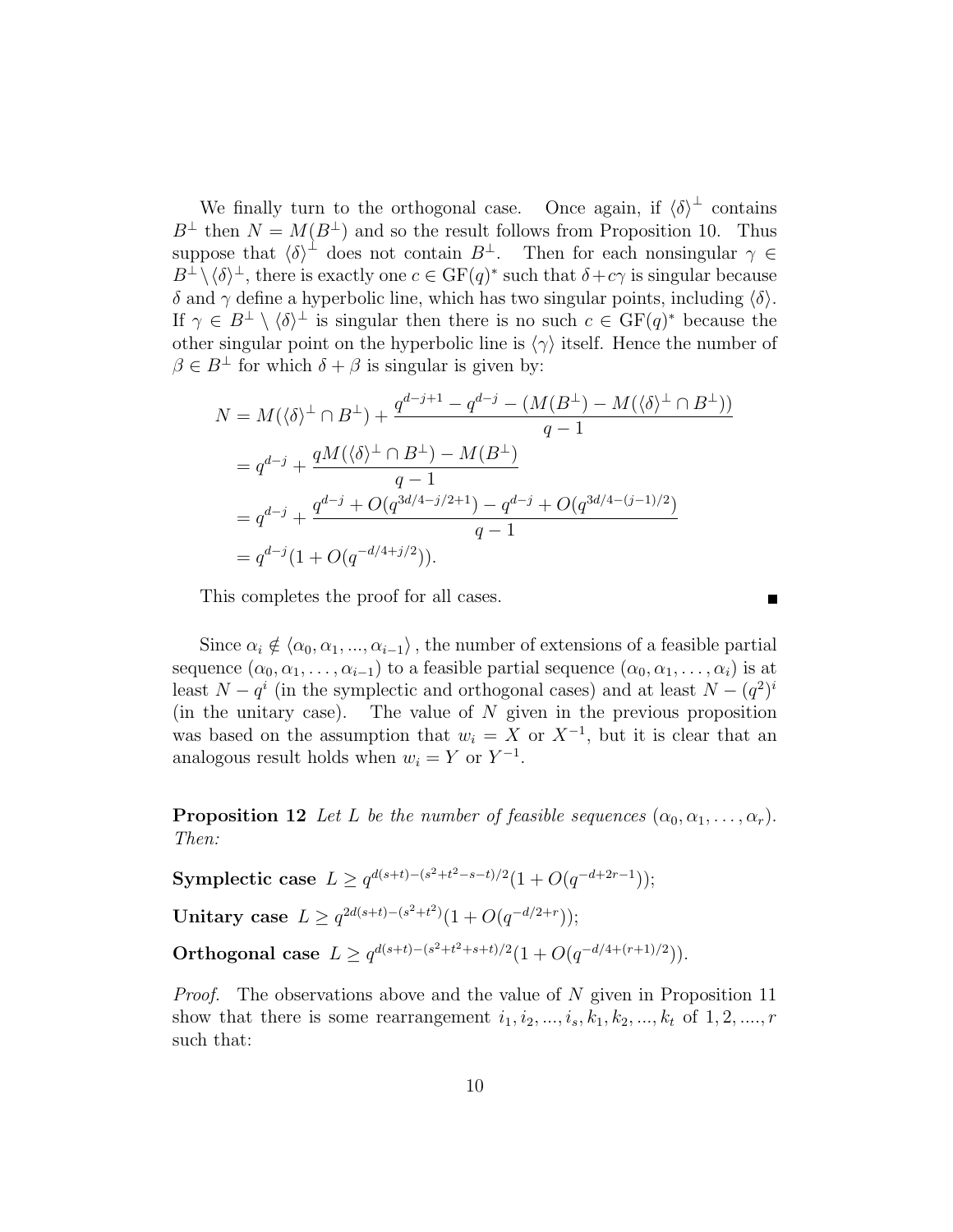in the symplectic case

$$
L \ge \prod_{j=1}^{s} (q^{d-j+1} - q^{i_j}) \prod_{l=1}^{t} (q^{d-l+1} - q^{k_l});
$$

in the unitary case

$$
L \ge \prod_{j=1}^s (q^{2d-2j+1}(1+O(q^{-d/2+j})) - q^{2i_j}) \prod_{l=1}^t (q^{2d-2l+1}(1+O(q^{-d/2+l})) - q^{2k_l});
$$

and, in the orthogonal case

$$
L \geq \prod_{j=1}^{s} (q^{d-j}(1+O(q^{-d/4+(j+1)/2})) - q^{i_j}) \prod_{l=1}^{t} (q^{d-l}(1+O(q^{-d/4+(l+1)/2})) - q^{k_l}).
$$

The estimates now follow easily.

Finally, since  $\alpha_0$  is fixed, each pair  $(x, y) \in P$  has exactly one feasible sequence. On the other hand, for each feasible sequence  $(\alpha_0, \alpha_1, \ldots, \alpha_r)$ , the set of corresponding  $(x, y) \in P$  forms a coset in  $G \times G$  of the subgroup  $G_1 \times G_2$  where  $G_1$  is the pointwise stablizer in G of the subspace spanned by the s vectors  $\alpha_i$  for which  $\alpha_i^x = \alpha_{i-1}$  or  $\alpha_{i+1}$ , and  $G_2$  is the pointwise stabilizer of the analogous subspace for  $y$ . The following will be used to estimate the size of these pointwise stabilizers.

**Proposition 13** Let  $m < d/2$  and let  $I_{m,d}$  denote the set of all sequences  $(\beta_1, \beta_2, ..., \beta_m)$  which form a basis of a totally singular subspace of a d-dimensional nondegenerate space V (equivalently,  $\beta_1, \beta_2, ..., \beta_m$  are linearly independent, singular and pairwise orthogonal). Then:

Symplectic case  $|I_{m,d}| = q^{dm-m(m-1)/2}(1+O(q^{-d+2m-2}))$ ; Unitary case  $|I_{m,d}| = q^{2dm-m^2}(1 + O(q^{-d/2+m}))$ ; Orthogonal case  $|I_{m,d}| = q^{dm-m(m+1)/2}(1+O(q^{-d/4+(m+1)/2})).$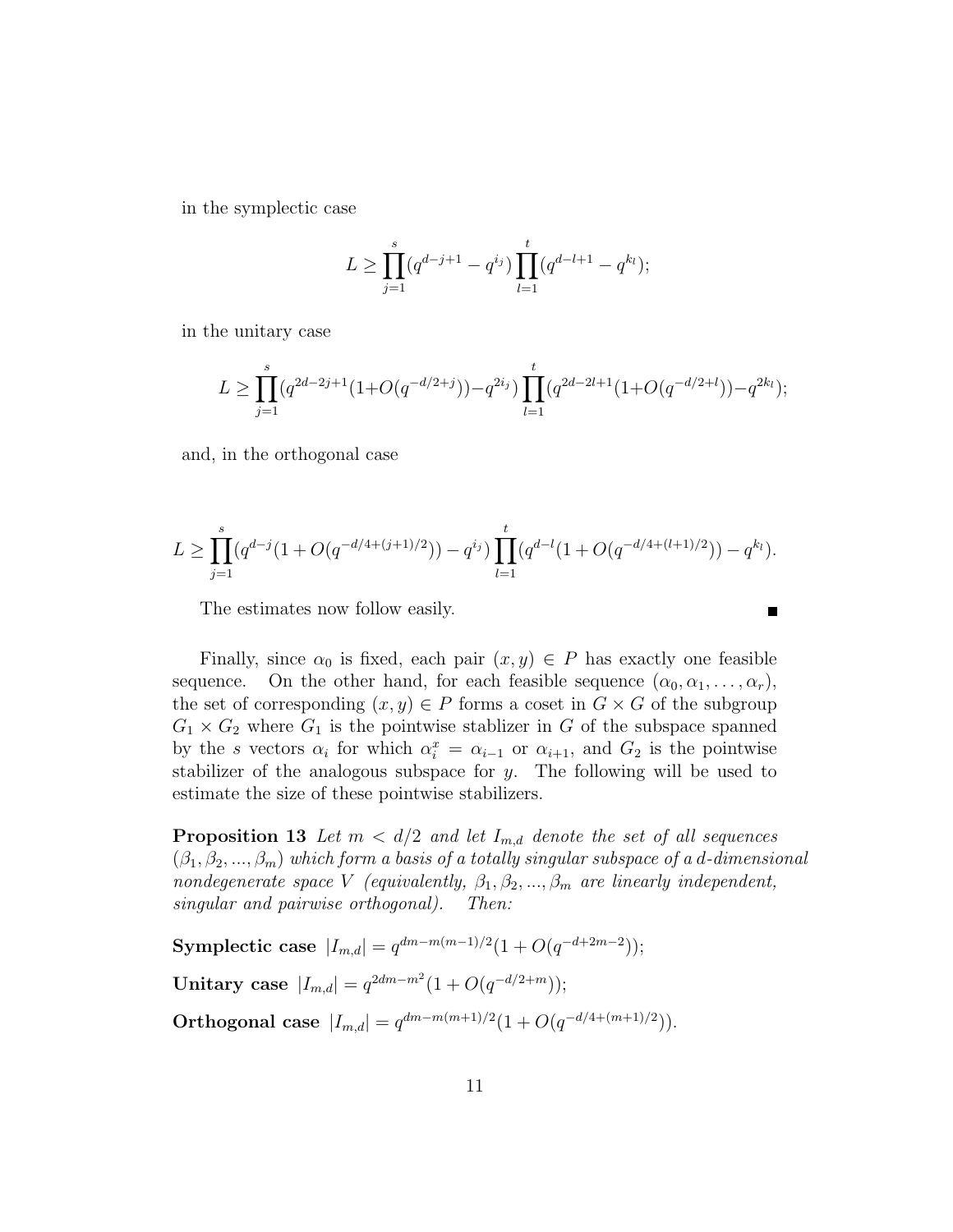*Proof.*  $\beta_1$  can be chosen in  $M(V)$  ways; and after  $\beta_1, \beta_2, ..., \beta_{i-1}$  have been chosen,  $\beta_i$  can be chosen as any nonzero singular vector in  $\langle \beta_1, \beta_2, ..., \beta_{i-1} \rangle$ <sup>⊥</sup> provided  $\beta_i \notin \langle \beta_1, \beta_2, ..., \beta_{i-1} \rangle$ . Using Proposition 10 and the fact that  $\langle \beta_1, \beta_2, ..., \beta_{i-1} \rangle \subseteq \langle \beta_1, \beta_2, ..., \beta_{i-1} \rangle^{\perp}$  we obtain:

in the symplectic case  $|I_{m,d}| = \prod_{j=0}^{m-1} (q^{d-j} - q^j) = q^{dm - m(m-1)/2} (1 + O(q^{-d+2m-2}))$ ; in the unitary case  $|I_{m,d}| = \prod_{j=0}^{m-1} (q^{2d-2j-1} + O(q^{3d/2-j}) - (q^2)^j) = q^{2dm-m^2}(1+$  $O(q^{-d/2+m}))$ ;

in the orthogonal case  $|I_{m,d}| = \prod_{j=0}^{m-1} (q^{d-j-1} + O(q^{3d/4-j/2}) - q^j) = q^{dm-m(m+1)/2}(1+$  $O(q^{-d/4+(m+1)/2}))$ .

We now estimate the index of a pointwise stabilizer of a subspace W of V and show that, asymptotically, this depends only on the dimension of W.

**Proposition 14** Let W be a subspace of V of dimension m where  $m < d/2$ , and let H be the pointwise stabilizer of W in G. Then  $|G:H| = |I_{m,d}|(1 +$  $O(q^{-d/4+(m+1)/2}))$ .

*Proof.* Suppose that the radical  $R(W)$  of W has dimension k and let U be a subspace of W such that  $W = R(W) \perp U$ . Then  $R(U) = 0$  and so  $U^{\perp} \cap W = R(W)$ . Each isometry of  $U^{\perp}$  which fixes  $R(W)$  pointwise extends in a unique way to an isometry of  $V$  which fixes  $W$  pointwise. Thus H is isomorphic to the pointwise stabilizer  $H_0$  of  $R(W)$  in the group  $G_0$ of isometries of  $U^{\perp}$ . Since V is nondegenerate,  $U^{\perp}$  is also nondegenerate, and so  $G_0$  is a symplectic, unitary or orthogonal group in the respective cases. Put  $l := m - k$ . Then  $\dim U^{\perp} = \dim V - l$ , and so from the order formulas (see [25] pages 70, 118 and 141) we get:  $|G| / |G_0| = q^{dl - l(l-1)/2} (1 +$  $O(q^{-d+l})$  for the symplectic case;  $q^{2dl-l^2}(1+O(q^{-d+l}))$  in the unitary case; and  $q^{dl-l(l+1)/2}(1+O(q^{-d+l}))$  in all orthogonal cases.

Now let  $I_{k,d-l}$  denote the set of all sequences which form bases of totally isotropic subspaces of dimension k in  $U^{\perp}$ . Witt's theorem shows that  $G_0$  acts transitively on  $I_{k,d-l}$ , and so  $|H| = |H_0| = |G_0| / |I_{k,d-l}|$ . Substituting the value of  $|I_{k,d-1}|$  from Proposition 13, we obtain that  $|G:H|=$  $(|G|/|G_0|)|I_{k,d-l}|$  as stated.  $\blacksquare$ 

The last proposition shows that the number of pairs  $(x, y) \in P$  which are witnesses to a particular feasible sequence A is  $|G|^2 / (|I_s||I_t|)(1+O(q^{-d/4+(r+1)/2}))$ .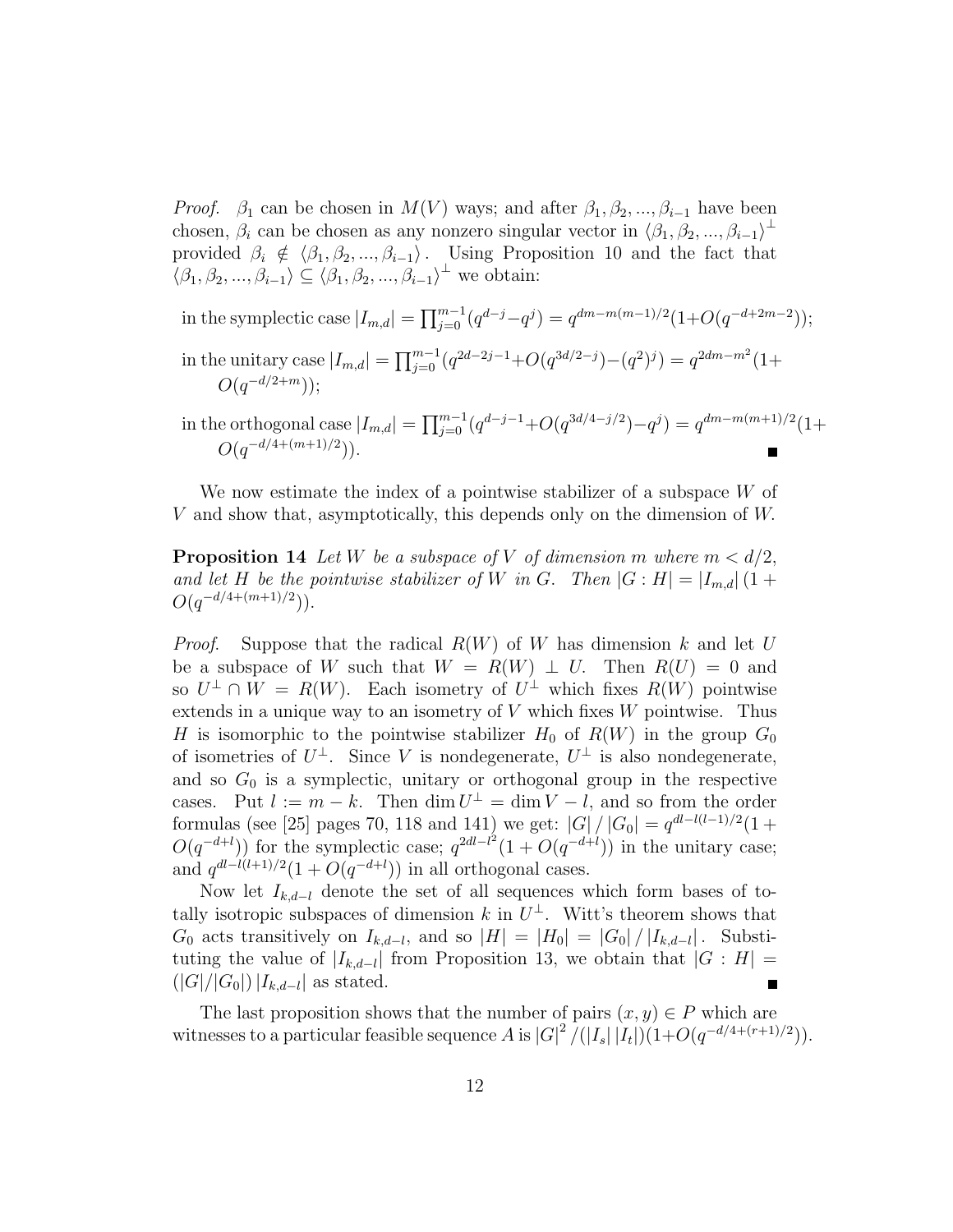Hence  $1 \geq |P| / |G|^2 \geq L / (|I_s||I_t|)(1 + O(q^{-d/4 + (r+1)/2}))$  where L is given in Proposition 12. Thus  $|P| / |G|^2 = 1 + O(q^{-d/4 + (r+1)/2})$ .

Now let  $P_0 = P \cap (G' \times G')$  and note that  $|G : G'|$  equals 1 for the symplectic case,  $q + 1$  in the unitary case, and is at most 4 in the orthogonal case. Thus in all cases  $|P_0|/|G'|^2 \ge (|P| - (|G|^2 - |G'|^2))/|G'|^2 = 1 +$  $O(q^{-d/4+(r+1)/2+2}) \to 1$  as  $q^d \to \infty$  since we have assumed that  $d > 2r + 10$ .

This shows that, as  $q^d \to \infty$ , almost all pairs  $(x, y)$  from the derived groups  $Sp(d, q)$ ,  $SU(d, q)$  and  $\Omega(d, q)$  lie in P and hence satisfy  $w(x, y) \neq 1$ . The transition to the corresponding projective groups is now analogous to that for  $PSL(d, q)$ .

### 4 Groups with bounded rank

The finite simple groups of Lie type of bounded rank (say  $\leq c$ ) split into finitely many "horizontal" families, such that the groups in each family are of fixed type (and rank), and only the field varies. Therefore it suffices to consider groups in one horizontal family.

Each such family of finite simple groups arises from some simple algebraic group  $G$  (which can be taken to be a Chevalley group, defined over the integers Z, and thereby over algebraically closed fields of any characteristic). While in most cases the procedure is simply taking fixed points of Frobenius automorphisms, the following generalization is needed in order to include the Ree and the Suzuki families.

Given a prime p and a power  $q = p^m$  of p, let  $K_p$  be an algebraically closed field of characteristic  $p$ , endowed with the Frobenius automorphism  $\phi_q : x \mapsto x^q$ . Let G be a simple Chevalley group, and let  $h : G \to G$  be an endomorphism (arising from a graph endomorphism) such that  $h^2$  or  $h^3$ equals either the identity or a Frobenius automorphism. We also permit  $h = \text{Id}_G$ . We note that for  $p \geq 5$  the endomorphism h is defined over Z and satisfies  $h^{i} = \text{Id}_{G}$  for some  $i = 1, 2, 3$ . If  $p = 2, 3$  and  $h^{2}$  or  $h^{3}$  is a Frobenius automorphism then h is only defined over  $\mathbb{Z}/p\mathbb{Z}$ . Now consider the group

$$
G_q = \{ a \in G(K_p) : \phi_q(a) = h(a) \}.
$$

Then the groups  $G_q$  include – as bounded index subgroups – all the horizontal families of finite simple groups.

Our main tool in this section is the following result due (among others) to Hrushovski (see [H, Lemma 2.18]). Recall that  $A^n$  denotes the *n*-dimensional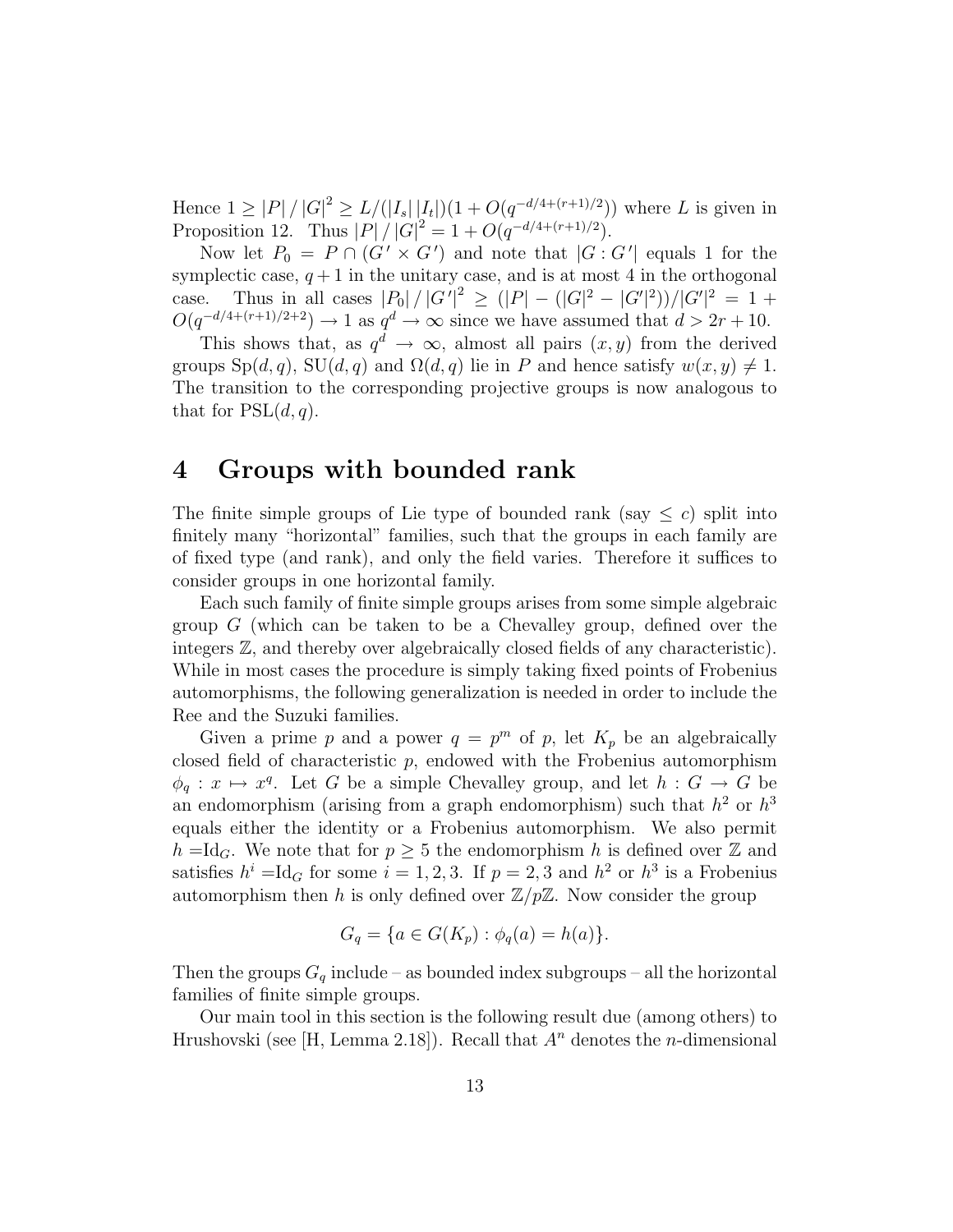affine space.

**Lemma 15** Given positive integers d, e, f, n there exists a constant  $B =$  $B(d, e, f, n)$  with the following property: for every prime p and a power  $q =$  $p^m,\ and\ for\ every\ affine\ variety\ V\ in\ A^n\ of\ dimension\ at\ most\ d\ defined\ over$  $K_p$  by at most e polynomial equations of degree at most f, and for every endomorphism  $h: V \to V$  defined (in  $V^2$ ) over  $K_p$  by at most e polynomial equations of degree at most f, we have

$$
|\{a \in V : \phi_q(a) = h(a)\}| \le Bq^d.
$$

Let  $d = \dim G$ . It is well known that the group  $G_q$  has  $(1+o(1))q^d$  points (sharper estimates can be found in [H]).

Now fix an integer  $k \geq 1$  and let V be a proper subvariety of the (irreducible) variety  $G^k$ . Then dim  $V \leq kd - 1$ , and by Lemma 15,  $V \cap (G_q)^k$  has at most  $Bq^{kd-1}$  points, where B is a constant depending only on the relevant parameters associated with  $G, h, V$ .

By a theorem of Platonv (see Theorem 10.15 in [28]), a linear group is either solvable-by-finite or generates the variety of all groups. In particular, if w is a non-trivial word in  $X, Y$ , and G is a simple algebraic group, then w cannot be identically 1 on  $G^2$ . Thus the variety V cut out by  $w = 1$  is a proper subvariety of  $G^2$ , and we obtain

$$
|\{(x,y)\in G_q\times G_q:w(x,y)=1\}|\le Bq^{2d-1}.
$$

It follows that the probability that  $w(x, y) = 1$  in  $G<sub>q</sub>$  (or in some bounded index subgroup of  $G_q$ ) is in  $O(q^{-1})$ ; in particular, this probability tends to 0 as  $q \to \infty$ .

The reader should note that the above argument works not only when the characteristic  $p$  is fixed, but also when  $p$  tends to infinity. Indeed, in the latter case (assuming  $p \geq 5$  as we may),  $G, h, V$  are all defined over  $\mathbb{Z}$ . Therefore the parameters  $d, e, f, n$  in Lemma 15, and with them the constant B, do not depend on p.

This completes the proof of Theorem 5.

П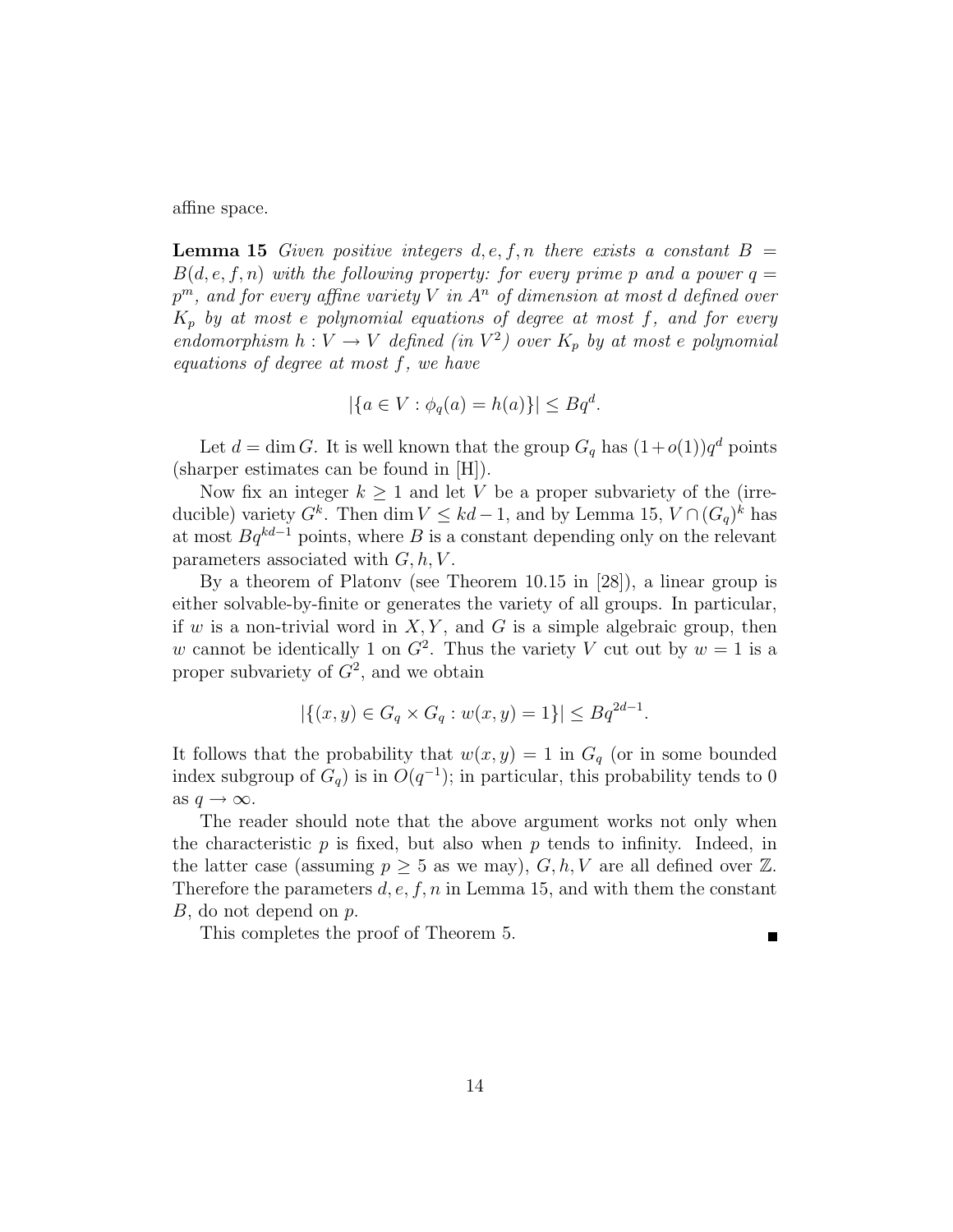### 5 The corollaries

*Proof of Corollary* 6. Consider the following subsets of  $G^k$ :

 $F := \{X \mid \langle X \rangle \text{ is a free group of rank } k\}$  and

 $F(w) := \{ X \mid w(X) \neq 1 \},\$ 

where  $X \in G^k$  and w is a reduced word in the free group of rank k. We want to prove that the complement  $F^c$  of the set F has measure  $\mu(F^c) = 0$ . Since  $F = \bigcap_{w \neq 1} F(w)$ , it suffices to prove that  $\mu(F(w)^c) = 0$  for every  $w \neq 1$ .

By a result of Gilman [8],  $Aut(F_d)$  has arbitrarily large alternating quotients  $A_n$ . Hence the same is true for the profinite completion  $G = \widehat{\text{Aut}(\mathbb{F}_d)}$ .

Now  $\mu(F(w)^c)$  is less than the proportion of k-tuples of  $A_n$  satisfying  $w(x_1, \ldots, x_k) = 1$ . As pointed out in the introduction, an obvious modification of the proof of Theorem 5 shows that this proportion tends to 0 as  $n \to \infty$ . Hence  $\mu(F(w)^c) = 0$  as required.

For the groups  $\tilde{SL}(d,\mathbb{Z})$ , and for any profinite group G with arbitrarily large nonabelian simple quotients modulo open subgroups, the assertion follows in a similar way.

 $\blacksquare$ 

*Proof of Corollary* 8. Let G denote the profinite group  $\widetilde{\mathrm{SL}(d,\mathbb{Z})}$ ,  $d \geq 3$ . As proved in [16], there is a number  $k = k(d)$  such that the probability that k random elements generate a dense (discrete) subgroup of  $G$  is positive (see [3] for a much more general result). Using Corollary 6, we see that the probability that a random k-tuple of G generates a dense  $F_k$  subgroup is also positive. In particular G has a dense free subgroup of finite rank.

15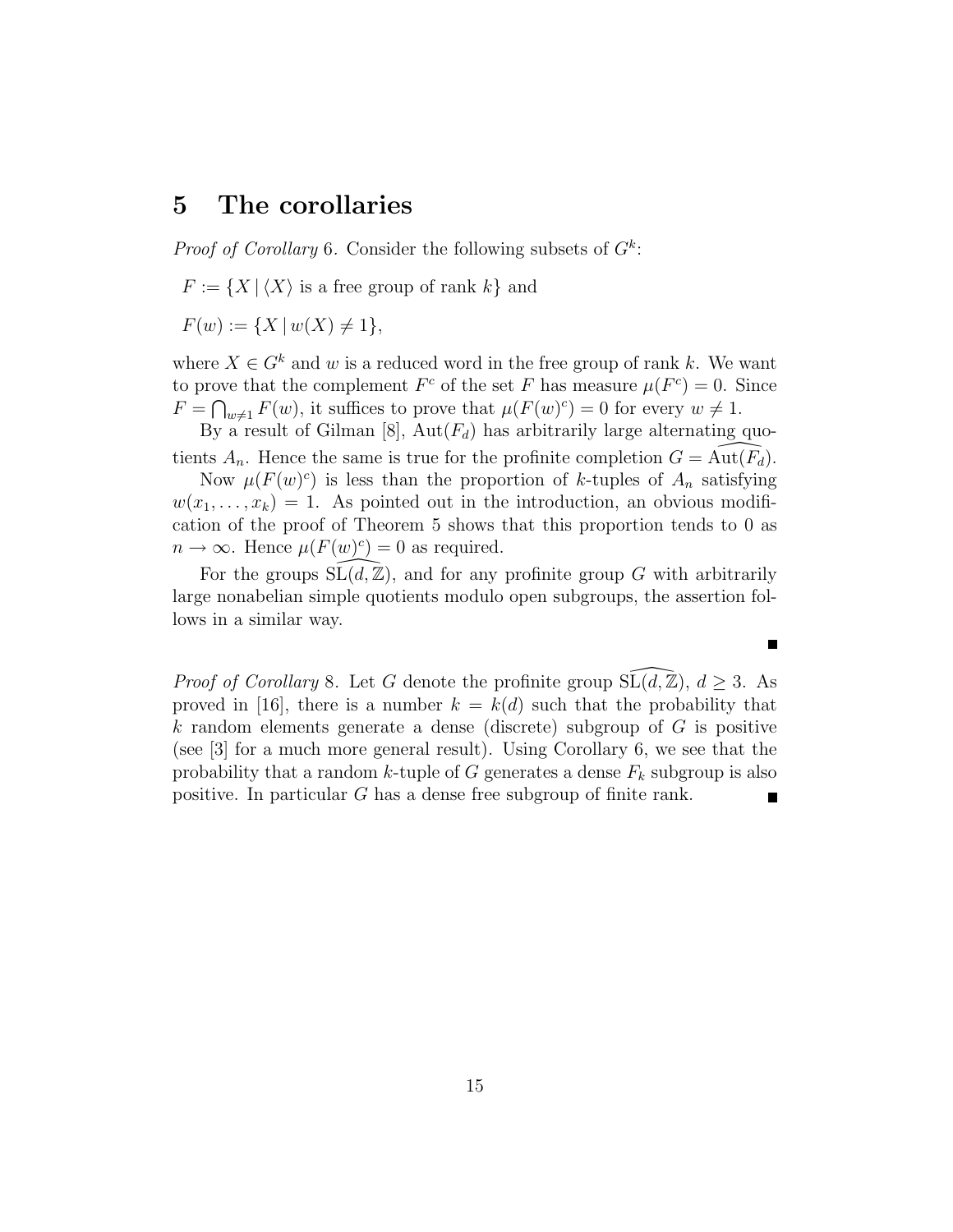# References

- [1] Y. Barnea, Residual properties of free pro-p groups, in preparation.
- [2] M. Bhattacharjee, The ubiquity of free subgroups in certain inverse limits of groups, J. Algebra 172 (1995), 134–146.
- [3] A.V. Borovik, L. Pyber, A. Shalev, Maximal subgroups in finite and profinite groups, Trans. Amer. Math. Soc. 348 (1996), 3745–3761.
- [4] J.D. Dixon, The probability of generating the symmetric group, Math. Z. **110** (1969), 199–205.
- [5] J.D. Dixon, Most finitely generated permutation groups are free, Bull. London Math. Soc. 22 (1990), 222–226.
- [6] D.B.A. Epstein, Almost all subgroups of a Lie group are free, J. Algebra 19 (1971), 261–262.
- [7] M.D. Fried, M. Jarden, Field Arithmetic, Ergebnisse der Mathematik (3) 11, Springer, Heidelberg, 1986.
- [8] R. Gilman, Finite quotients of the automorphism group of a free group, Can. J. Math. 29 (1977), 541–551.
- [9] A.M.W. Glass, The ubiquity of free groups, The Math. Intelligencer 14 (1992), 54–57.
- [10] R.M. Guralnick, W. M. Kantor, Probabilistic generation of finite simple groups, to appear in J. Algebra.
- [11] E. Hrushovski, The first order theory of the Frobenius automorphisms, to appear.
- [12] G.A. Jones, Varieties and simple groups, J. Austr. Math. Soc. 17 (1974), 163–173.
- [13] W.M. Kantor and A. Lubotzky, The probability of generating a finite classical group, Geom. Ded. 36 (1990), 67–87.
- [14] M.W. Liebeck, A. Shalev, The probability of generating a finite simple group, Geom. Ded. 56 (1995), 103–113.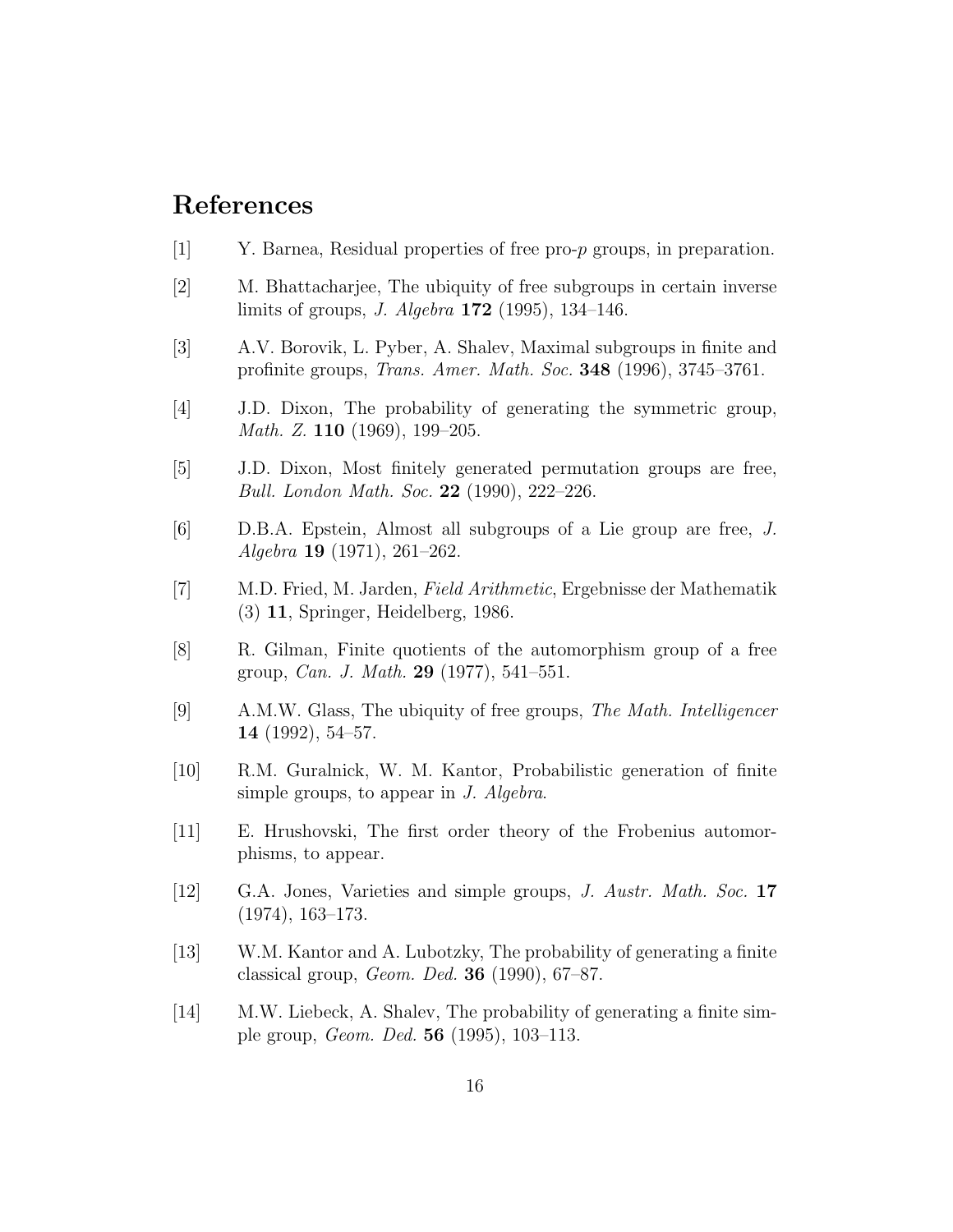- [15] M.W. Liebeck, A. Shalev, Classical groups, probabilistic methods, and the  $(2, 3)$ -generation problem, Annals of Math. **144** (1996), 77– 125.
- [16] A. Mann, Positively finitely generated groups, Forum Math. 8 (1996), 429–459.
- [17] A. Mann and C. Martinez, The exponent of finite groups, Arch. Math. 67 (1996), 8–10.
- [18] A.Yu. Ol'shanskii, The number of generators and orders of abelian subgroups of finite p-groups, Math. Notes 23 (1978), 183–185.
- [19] A. Peluso, A residual property of free groups, Comm. Pure Appl. Math. 19 (1966), 435–437.
- [20] S.J. Pride, Residual properties of free groups III, Math. Z. 132 (1973), 245–248.
- [21] L. Pyber, Dixon-type theorems, preprint.
- [22] L. Pyber, Dense free subgroups in profinite groups, in preparation.
- [23] A. Shalev, Residual properties of the modular groups and other free products, in preparation.
- [24] G.A. Soifer, T.N. Venkateramana, Finitely generated profinitely dense, free subgroups in higher rank semisimple groups, to appear.
- [25] D.E. Taylor, The Geometry of the Classical Groups, Heldermann, Berlin, 1992.
- [26] M.C. Tamburini, J.S. Wilson, A residual property of free products, Math. Z. **186** (1984), 525–530.
- [27] M.C. Tamburini, J.S. Wilson, On the generation of finite simple groups by pairs of subgroups,  $J.$  Algebra **116** (1988), 316–333.
- [28] B.A.F. Wehrfritz, Infinite Linear Groups, Springer, Berlin, 1973.
- [29] T.S. Weigel, Residual properties of free groups, J. Algebra 160 (1993), 16–41.